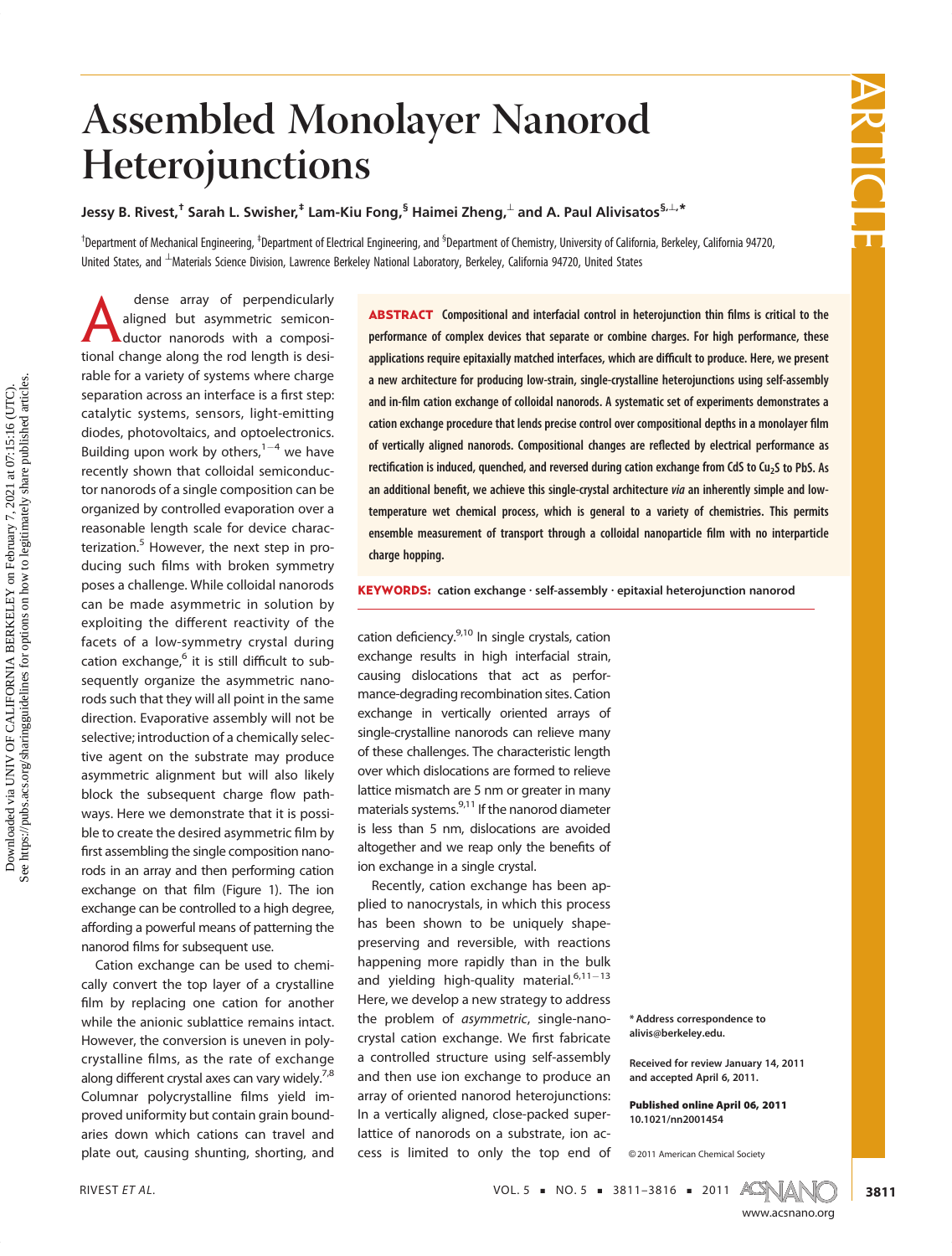

Figure 1. Schematic of parallel nanodiode or nanophotodiode arrays, and the bulk energy band alignment of our material system. Self-assembled colloidal CdS nanorods are partially converted (top ends only) to  $Cu<sub>2</sub>S$  using our in-film cation exchange procedure.

individual nanorods, ensuring that exchange happens diodes are oriented in the same direction.

Here, cation exchange was performed in film by socialize the slighted papered film in a methanolic call soaking the aligned nanorod film in a methanolic salt solution of the relevant cation in a dry, inert atmosphere. The molar amount of  $Cu<sup>+</sup>$  in the exchange solution in a directed based on the number of required  $Cd<sup>2+</sup>$ was adjusted based on the number of required  $Cd^{2+}$  ion replacements to achieve exchange to a desired spatial depth into the aligned monolayer (Figure 2). It was assumed that the reaction went to completion  $I = \text{R}$  all Cu<sup> $+$ </sup> ions went into nanorods).

The depth of the Cu exchange into the nanorod monolayer was characterized by Rutherford backscattering spectroscopy (RBS). Briefly, substrates were<br>bambarded with  $He^{2+}$  ions. The kinetic energy of ions bombarded with He<sup>2+</sup> ions. The kinetic energy of ions scattered elastically from the nanorod film were mea-<br>sured. Heights of Cd and Cu peaks in the RBS spectra sured. Heights of the average film composition  $\overline{\text{Shift}}$  in the nearly from their standard positions allowed approximate depth profiling of Cu- and Cd-<br>sich sostions (Figure 2s d), Spectra confirm that  $Cu<sup>+</sup>$ rich sections (Figure 2c,d). Spectra confirm that  $Cu<sup>+</sup>$  exchange occurs selectively from the top end of aligned nanorods.

Further evidence for one-sided exchange is provided by transmission electron microscopy (TEM). By redispersing a film of aligned and cation-exchanged<br>parameters in chloroform and denoting the rods on an nanorods in chloroform and depositing the rods on an ultrathin carbon TEM grid, we were able to collect highresolution TEM (HRTEM) and energy-filtered TEM<br>(EETEM) images to confirm asymmetric cation over (EFTEM) images to confirm asymmetric cation ex-<br>change. Studies of redispersed nanorods must be interpreted with care because they inevitably will include rods that had been standing (one end exposed) include roots that stood along cracks in the film<br>as well as some rods that stood along cracks in the film<br>as well as the substants (both ands avingsed) and or lay flat on the substrate (both ends exposed) and



Figure 2. Self-assembled and cation-exchanged nanorod arrays. (a) Transmission electron microscopy (TEM) image of aligned nanorod array. (b) SEM false-color image of a film edge in a nanorod array, showing a monolayer of aligned rods (pink) on ITO (green). Scale bars are 100 nm. (c) Rutherford backscattering spectroscopy (RBS) demonstrates the selective copper ion exchange from the exposed ends of rods, resulting in asymmetry. Data (black) are fit with a simulated curve based on compositional depths (cartoon, inset). Simulations plotted show  $Cu<sub>2</sub>S$  on top of CdS (red),  $Cu<sub>2</sub>S$  and CdS evenly mixed within the film (gray) and Cu<sub>2</sub>S underneath the CdS layer (blue). (d) RBS shows that the extent of cation exchange can be controlled. The shift to lower energies of the Cd peak as the film is further  $Cu<sup>+</sup>$ -exchanged indicates that the Cd is in the bottom layer of the film. Correspondingly, the lack of a shift in the Cu peak indicates that Cu is restricted to the top layer of the film. No exchange (red), 20% exchange to Cu (orange), 40% (green), and 60% (blue). (e) High-resolution TEM (HRTEM) image showing an example heterojunction after redispersion. Left inset shows the simulated CdS structure, providing evidence that the higher-contrast portion of the rod is CdS, while the lower-contrast portion of the rod is the lowersymmetry Cu<sub>2</sub>S. Right inset shows energy-filtered TEM image of redispersed nanorods, with the energy filter positioned at the Cu-M<sub>1</sub> edge. Scalebars in panel e are 5 nm.

exposed). However, the presence of significant numbers<br>of panerads with contract profiles like these shown in of nanorods with contrast profiles like those shown in<br>Figure 2e is strongly suggestive of exchange that initiates on the exposed end of the rod film and propa-<br>aster in word, with little or no exchange from the cider or gates inward, with little or no exchange from the sides or<br>buried ends of the rods. Extensive studies on HRTEM imaging of  $Cds - Cu_2S$  nanorods have shown that  $Cds$  is<br>less consitive to electron hoom domings and appears to less sensitive to electron beam damage and appears to be higher in contrast compared with the counterpart of

RIVEST ET AL.  $VOL. 5 = NO. 5 = 3811 - 3816 = 2011$   $ATM = 3811 - 3816$ 



www.accom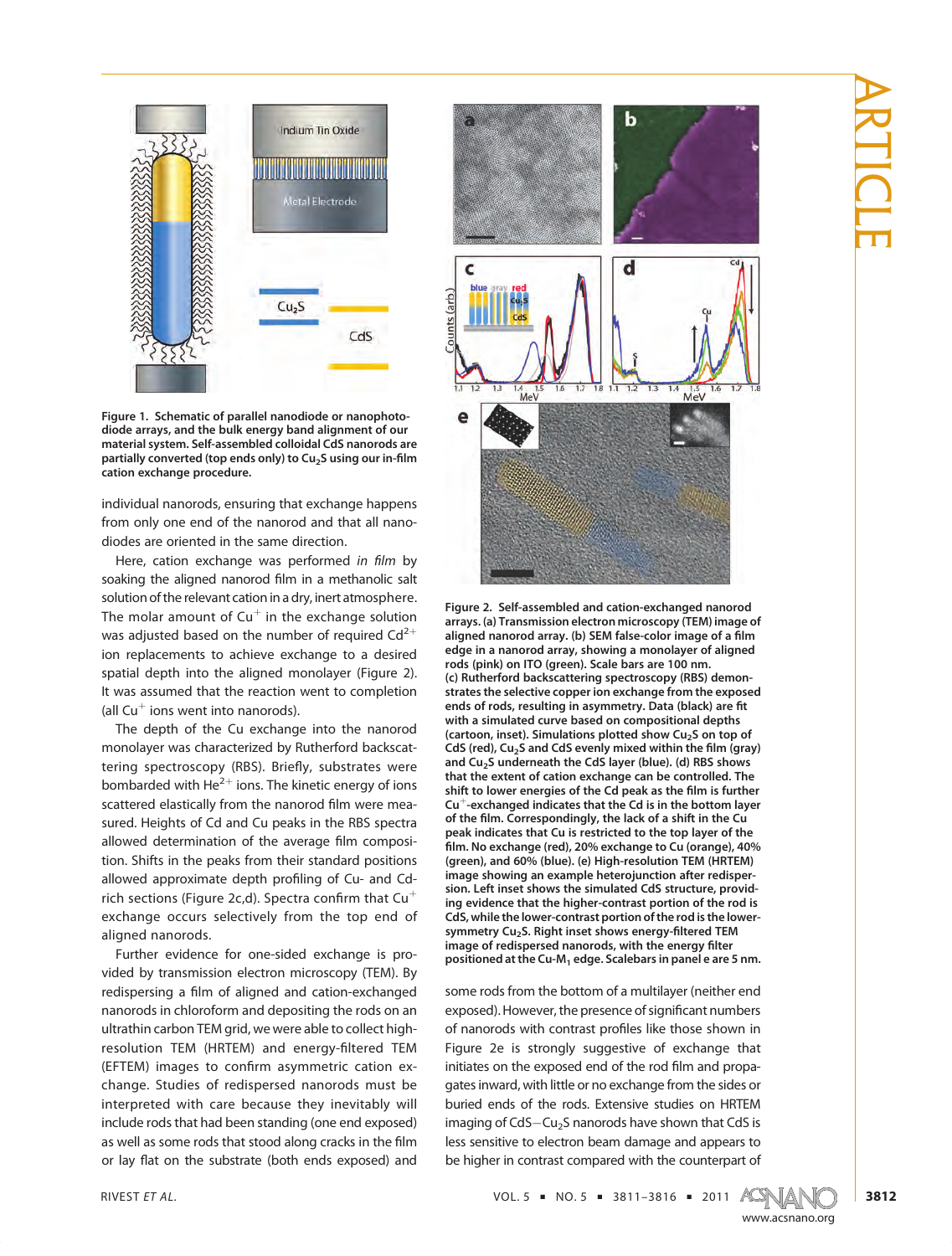the Cd-S dumbbell characteristic of wurtzite cadmium<br>sulfide (higher contract chaded vellow). Cu minor edge sulfide (higher contrast, shaded yellow). Cu minor edge<br>EFTEM images (Figure 2e right inset) were collected with a filter set at 120 eV using a slit width of 5 eV. The bright parties of the paper of using a slit width of 5 eV. The bright portions of the nanorods suggest a non-uniform com-<br>position and can be interpreted, following ref 6, as the  $Cu<sub>2</sub>S$  phase.

This method for producing asymmetric nanoparticles allows us to control the spatial depth of the exchange to  $Cu<sub>2</sub>S$  systematically. Nanorods in the film can also be exchanged to  $\text{Ag}_2\text{S}^{12}$  (Supporting<br>Information) or by use of a soquential sation over Information) or, by use of a sequential cation ex-<br>change method, they can be double-exchanged to rock salt PbS. $^{14}$  The method may be generalized to the exchange of chalcogenides with various cations (HgS, Ag<sub>2</sub>S, SnS<sub>2</sub>, CdS, CdSe, ZnS, ZnSe Cu<sub>2</sub>S, Bi<sub>2</sub>S<sub>3</sub>, and  $\frac{S_{2}}{S_{3}}$ , 11, 13, 15, 16<br>
A careful approach was required in order to make

A careful approach was required in order to make electrical contacts for studies of transport through these monolayer films. Evaporated metals have been<br>employed successfully on relatively thick films or long employed successfully on relatively thick films or long<br>nanowires,<sup>17,18</sup> but it has been shown that evaporation nanowires, 17,19 but it has been shown that evaporation<br>onto small nanorods can result in metal diffusion into<br>the panocartal altering electrical preparties <sup>19</sup> Eurther the nanocrystal, altering electrical properties.<sup>19</sup> Further,<br>evaporated metals may penetrate these thin films and<br>produce shorts that can fluctuate in time as in elecproduce shorts that can fluctuate in time, as in electrical measurements through monolayer molecular films.<sup>20</sup> In order to avoid shorting and damage to the monographic we made electrical contact using a room. nanocrystals, we made electrical contact using a roomlator probe. $^{21}$  Approximate contact areas were measured with a side-view camera and ranged from a few to hundreds of micrometers in diameter (contacting  $10<sup>6</sup> - 10<sup>9</sup>$  nanorods). All measurements were taken inside an argon glovebox at room temperature.

In order to demonstrate the high degree of compositional control provided by in-film cation<br>oxchange we took electrical measurements of a  $\frac{1}{2}$  exchanger film during a series of sequential cation<br>methods of the came film (Figure 2). The chamical exchanges on the same film (Figure 3). The chemical composition after each cation exchange step was confirmed using energy-dispersive X-ray spectroscopy<br>in a scanning electron microscope (Supporting Information) mation). The film region probed and the measurement conditions were kept approximately constant through-<br>out. Measurements were repeatable in high-quality (well aligned monolayer) regions of the film over multiple<br>axels and multiple days provided biases applied were  $\frac{1}{2}$  and multiple days, provided which multiple days applied were no larger than  $\pm$ 0.5 V.

The initial CdS nanorod array (contacted by EGaIn and indium tin oxide (ITO)) showed a linear currentvoltage shape characteristic of Ohmic contact, as  $\alpha$  are characteristic of  $\alpha$  of  $\alpha$  or  $\alpha$  or  $\alpha$  or  $\alpha$  of  $\alpha$  of  $\alpha$  of  $\alpha$  of  $\alpha$  or  $\alpha$  or  $\alpha$  or  $\alpha$  or  $\alpha$  or  $\alpha$  or  $\alpha$  or  $\alpha$  or  $\alpha$  or  $\alpha$  or  $\alpha$  or  $\alpha$  or  $\alpha$  or  $\alpha$  or  $\alpha$  or  $\alpha$  or  $\$ expected based on previous work.<sup>22,23</sup> After partial<br>the adopth of 25% into the monolayer) exchange to  $\text{Cu}_2\text{S}$ , rectification was observed, as expected from a<br>time II betereiunction  $24$  At only 25% overhange it is type II heterojunction. $^{24}$  At only 25% exchange, it is



Figure 3. Sequential cation exchange. One film was used for a series of sequential cation exchanges: starting with CdS vertically aligned rods, Cu<sup>+</sup> was exchanged for Cd<sup>2+</sup> to a 25% depth, then a 70% depth, then a 100% depth. Next, the resulting Cu<sub>2</sub>S nanorods were exchanged fully to PbS. Between each cation exchange reaction, electrical measurements were taken and energy-dispersive X-ray spectra were collected to verify the chemical composition. In the last stage (bottom frame), the liquid metal top contact formed a Schottky junction with the PbS film, reversing the direction of rectification. All electrical measurements were performed in the dark.

likely that a fraction of the nanorods in the array are left unexchanged and provide a shunt path, limiting the rectification. Additionally, the high resistivity of<br>CdS, may increase series resistance in the diade further reducing sharp rectification. From previous the distance in the divide  $\frac{6}{15}$  it is expected that acummatry in eatien over work, $6$  it is expected that asymmetry in cation ex-<br>change from one nanorod end to another (001 to 001) does not exceed  $\sim$ 25%. Therefore, we expect that nanorods are exchanged with an average depth that nanorods are exchanged with an average depth

## ARTICLE

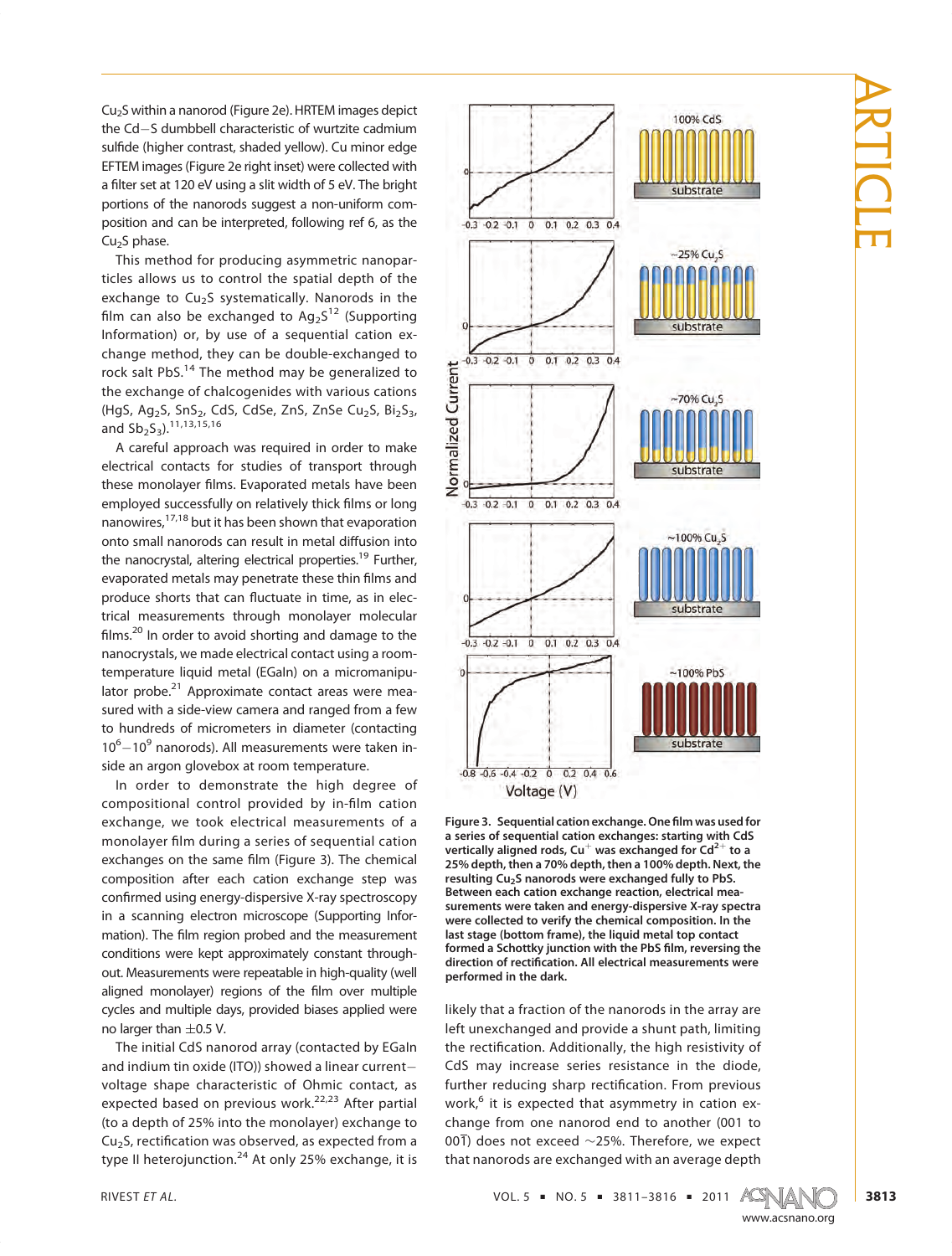uniformity of  $\pm 4$  nm, in qualitative agreement with the RBS and TEM data.

Upon further soaking of the same film in a fresh and<br>more concentrated cation solution to achiove e 70% more concentrated cation solution to achieve ∼70%<br>cation exchange, the film showed greater rectifica-<br>tion. This may be dua to the formation of a Gu S ton the due to the due to the formation. The due to the formation of a Cu2S top  $\frac{1}{2}$  to the context set  $\frac{1}{2}$  context set  $\frac{1}{2}$  context set  $\frac{1}{2}$  context set  $\frac{1}{2}$  context set  $\frac{1}{2}$  context set  $\frac{1}{$ shunts. Greater rectification may also be related to the reduction in the percentage of high-resistivity (CdS) semiconductor.

Further exchange of this film with an excess molar<br>amount of  $\text{Cut}^+$  resulted in a film fully exchanged amount of Cu<sup>+</sup> resulted in a film fully exchanged<br>to Cu<sub>2</sub>S, which showed an Ohmic electrical response. Because Cu<sub>2</sub>S is highly doped in the bulk sponses. Because Cu2S is the bulk of the bulk of  $\frac{25}{10}$  it screens electric fields efficiently loading to chart depletion regions which efficiently, leading to short depletion regions which<br>enable easy charge carrier tunneling through potential barriers.<sup>26</sup> Cu<sub>2</sub>S is therefore expected to form<br>Obmic contact to most matals. In films of unaligned Ohmic contact to most metals. In films of unaligned nanorods, no level of  $Cu<sup>+</sup>$  cation exchange produced rectification, most likely because the exchange results in a mixed-phase film with no common electric field to drive electrons toward the same electrode.

Following full sequential exchange from  $Cd^{2+}$  to  $Cu^{+}$  and then to  $Dh^{2+}$  by soaking the Cu S film in a Cu<sup>+</sup> and then to Pb<sup>2+</sup> by soaking the Cu<sub>2</sub>S film in a Pb<sup>2+</sup> cation solution with a 10 $\times$  molar excess of cations, the rectification direction reversed, as the resulting PbS rods formed Schottky junctions with the EGaln probe. It is known that similarly quantum confined PbS forms a Schottky junction with alu-<br>minum  $\frac{27}{3}$  and the near equality of aluminum and minum,<sup>27</sup> and the near-equality of aluminum and EGaln work functions ( $\sim$  -4.3 eV) suggests that the nature of the electrical contact may be the same. This series of experiments demonstrates precise control of composition and rectification of a nanorod film, using simple solution processing in situ.

The exchanged diodic films—both  $Cu<sub>2</sub>S-CdS$  and PbS-showed a photoresponse when illuminated with AM1.5G solar flux (Figure 4). The photoresponse of the devices was stable (after exposure to air and subsequent storage in an argon glovebox) for more than 3 months and was repeatable over this time frame. The 30 nm long rods (and therefore 30 nm thick films) absorb approximately 8% of the solar<br>spectrum above the  $\overline{G}$  is and RbS confined band spectrum above the Cu<sub>2</sub>S and PbS confined band gaps. The types of nanocrystals studied here are currently being examined in a variety of quantum confined semiconductor photovoltaics, where inter-<br>particle begins a low a low vale in the transport  $\frac{17,27,28}{2}$ particle hopping plays a key role in the transport.<sup>17,27,28</sup> In the monolayer devices studied here, there is no Interparticle hopping, allowing the influence of con-<br>tasts and interparticle recombination to be seen tacts and intraparticle recombination to be sepa-<br>rately investigated from hopping phenomena. The photovoltages produced by these devices are rather low (0.13 V for  $Cu<sub>2</sub>S-CdS$ , and 0.15 V for PbS) low (0.13 V for  $\text{Cu}_2\text{S}-\text{Ca}_2$ , and 0.15 V for PbS)<br>compared with their theoretical values (+ 0.8 V for compared with their theoretical values (∼0.8 V for





Cu<sub>2</sub>S–CdS,<sup>29,30</sup> and ∼0.4 V for PbS<sup>14</sup>) or their practical values (~0.45 V for Cu<sub>2</sub>S–CdS,<sup>31</sup> and ∼0.3 V for PbS<sup>27</sup>). The low photovoltage could be the result of a PbS<sup>2</sup>2). The low photovoltage could be the result of a<br>number of effects. In traditional photovoltaic devices, a<br>low photovoltage is commonly associated with bigh recombination.<sup>32</sup> Given the high surface area of this surface is considered with  $\frac{1}{2}$ system, it is reasonable to expect that there may be high rates of recombination that lower the photovoltage, and that these recombination sites could be passivated through ligand exchange or capping strategies. Alternatively, the low voltage could be a result the standard alignments in the nanodiodes that differ from<br>these observed in the bulk quantum confinement and those observed in the bulk; quantum confinement and doping levels could cause large changes, as could pinning of the Fermi level. Other performance limitations may be set by the series resistance from the 1.8 nm insulating ligands or by fundamental prob- $\frac{1}{2}$  lems with ultrathin heterojunctions, such as field  $\frac{233}{2}$  in future studies where the paper and quenching.<sup>9,33</sup> In future studies where the nanorod<br>lengths and diameters and the ligand type and length are varied, it should be possible to learn a great deal about the intrinsic optical and electrical characteristics of the nanocrystals.

We have presented a method for achieving a finely<br>tunable, compositional, and, electrical, architecture tunable compositional and electrical architecture<br>using colloidal nanorods. Perpendicular self-assembly and in-film cation exchange enable the precise<br>bly and in-film cation exchange enable the precise formation of a single-crystal epitaxial heterojunction variety of chemical compositions. This advance may allow the production of inexpensive solution-processed photocatalysts, sensors, and optoelectronics.  $\overline{c}$  change photocalation photocalation is  $\overline{c}$ On the fundamental side, this architecture may

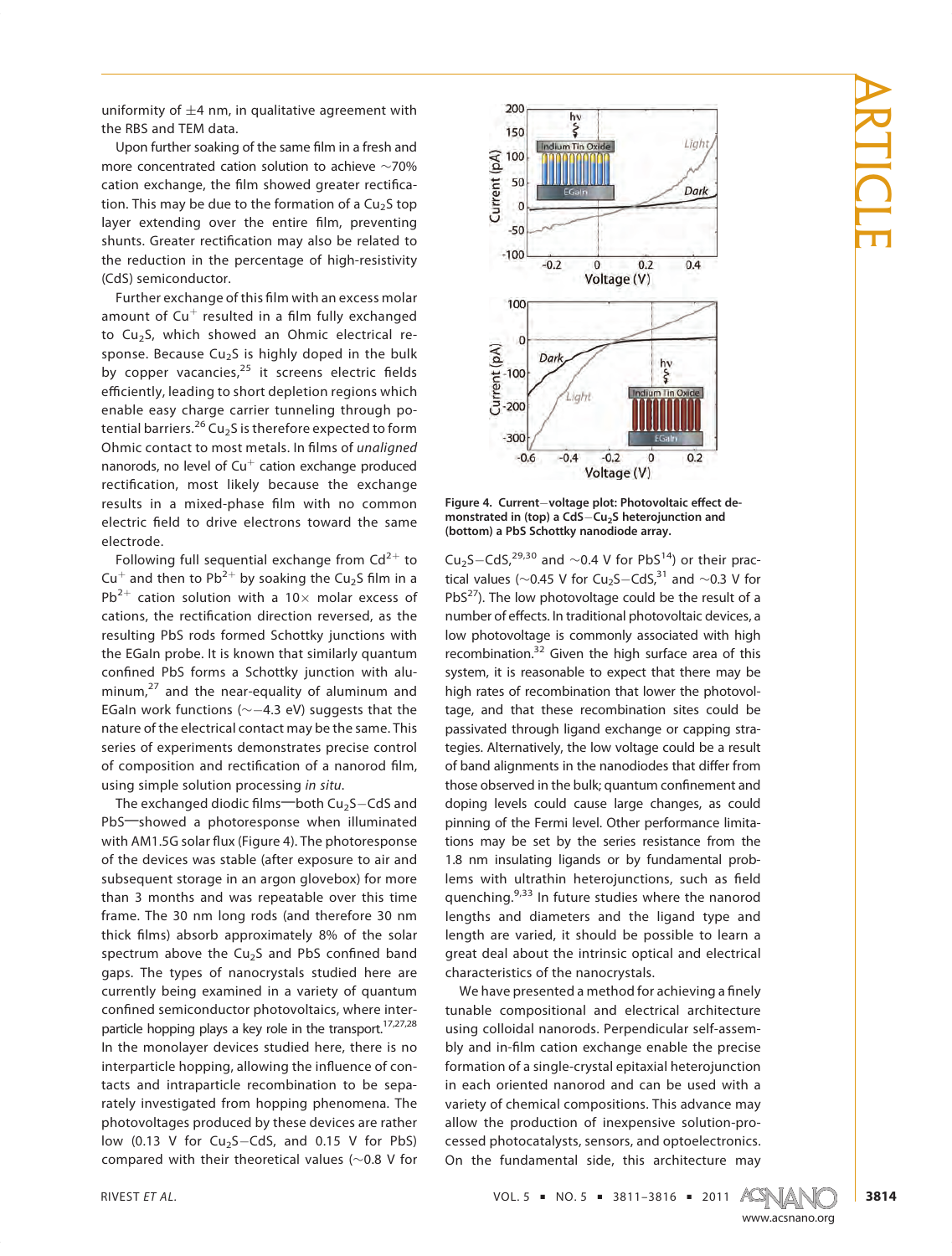en<br>Englische betalle betallige der understanding of charge transporties itudinally through nanorods (without any interpretation  $\mathbf{y}$   $h$  at the four papemeter scale

# ARTICLE

### **METHODS**

Sample Preparation. Colloidal CdS nanorods were synthesized and self-assembled as reported elsewhere.<sup>5</sup> Briefly, nanorods were synthesized air-free with a CdO precursor in trioctylphosphine oxide and octadecylphosphonic acid. Nanorods were stored air-free, and colloidal concentrations were measured by UV-vis absorption calibrated with inductively coupled plasma mass spectrometry. With a controlled evaporation rate  $\left($  <1 mm/min meniscus speed across a slightly tilted substrate), an elevated temperature  $(55 \text{ °C})$ , an appropriate substrate (for example, silicon pitride), and a size-monodisperse sample, the example, silicon nitride), and a size-monodisperse sample, the nanorods oriented vertically.<sup>5</sup> The volume of nanorod solution needed for monolayer self-assembly was calculated by substrate area, assuming a 50% areal fill factor due to the long organic ligands on the nanorods. Substrates on which nanorods were to be aligned ( $Si<sub>3</sub>N<sub>4</sub>$  for RBS measurements; 150 nm 20  $\Omega$ /square ITO on glass for electrical measurements) were<br>cleaned by sequential sonication in water toluene isonropyl cleaned by sequential sonication in water, toluene, isopropyl<br>alcohol, and acetone, followed by an oxygen plasma etch. This cleaning procedure was performed to reduce the friction between the solvent meniscus and substrate, in an effort to avoid any stick-slip behavior that would be detrimental to film smoothness. Dried nanorod assemblies were cation exchanged air-free by soaking substrates in an anhydrous methanolic solution of (to go from CdS to Cu<sub>2</sub>S) ~0.1 mM tetrakis (acetonitrile) copper(l) hexafluorophosphate ([MeCN]<sub>4</sub>Cu<sup>I</sup>PF<sub>6</sub>) or (to go from Cu<sub>2</sub>S to nexafluorophosphate ([MeCN]<sub>4</sub>CuPF<sub>6</sub>) or (to go from Cu<sub>2</sub>S to<br>PbS)  $\sim$ 0.1 mM lead acetate and  $\sim$ 0.1 mM trioctylphosphine Cation exchange reactions were assumed to go to completion, so the exact amount of cation salt to be added could be calculated for the desired degree of exchange. After  $\sim$ 12 h (to ensure reaction completion), substrates were removed from the cation solution and dipped in a vial of neat methanol. Cation exchange from CdS to Cu<sub>2</sub>S was manifested by a change in film color from yellow to light brown. After cation exchange was complete, films were generally kept air-free and moisture-free. although these conditions may not be critical.

**Electron Microscopy.** SEM images were taken with a Zeiss<br>Gemini Ultra-55 analytical scanning electron microscope at an Gemini Ultra-55 analytical scanning electron microscope at an accelerating voltage of 3 keV. EFTEM images were taken on a JEOL 2100F operated at 120 keV equipped with Gatan Tridiem imaging spectrometer. HRTEM images were taken on an FEI monochromated F20 UT Tecnai microscope operated at 200 keV. CdS wurztite simulation was performed using MacTempas.

Compositional Analysis. Rutherford backscattering data were<br>taken with a 2.5 MeV Van de Graaff accelerator. The spectra were taken using a 2 MeV  $He^+$  ion beam with a Si surface barrier<br>detector at 165° with respect to the incident beam. The samples detector at 165° with respect to the incident beam. The samples were tilted by 50 $^{\circ}$  in order to improve depth resolution. The spectra were analyzed using the BUMP software package. spectra were analyzed using the RUMP software package.

Energy-dispersive X-ray spectroscopy (EDS) was taken on a Zeiss Gemini Ultra-55 analytical scanning electron microscope (accelerating voltage 7 keV) with an EDAX EDS detector with Genesis software. A range of spot sizes and locations on film<br>were measured before concluding compositional analysis and to confirm uniformity. Acquisition times were a few minutes.<br>During EDS analysis the quality of film and nanorod assembly During EDS analysis, the quality of film and nanorod assembly were verified.

Electrical Characterization. All electrical measurements were taken in an argon glovebox. Current-voltage measurements<br>were taken using a Keithly 236 source measurement unit and a probe station. A droplet of EGaIn (<1 mm diameter) was placed on top of the film and contacted with the "high" probe tip.<br>Contact was made to the ITO by scraping off a small area of Contact was made to the ITO by scraping off a small area of aligned rods and smearing indium onto this area for easy aligned room and smearing individual contact areas were monitored<br>with a  $100 \times$  side-view cameral Multiple locations on each with a 100× side-view camera. Multiple locations on each<br>device were measured and representative data were selected device were measured, and representative data were selected.

AM1.5G illumination was provided by an Oriel 91160 300 W Xe window on the floor of the glovebox, on top of which the which the first of the glovecast, on top of which the sample rested, nanorod film facing up.

Acknowledgment. We gratefully acknowledge P.K. Jain, sions and critical review of the manuscript. We thank K.M. Yu for RBS data, and M.V.P. Altoe and S. Aloni for EFTEM data, SEM. EDS. and EFTEM were performed at the Molecular Foundry, Lawrence Berkeley National Laboratory (LBNL), and were supported by Finance of Science, Office of Basic Energy Sciences, Scientific<br>Llser Eacilities Division of the U.S. Department of Energy under User Facilities Division, of the U.S. Department of Energy under<br>Contract No. DE-AC02-05CH11231. HRTEM was performed at the National Center for Electron Microscopy at LBNL. Work summarized in Figure 2 was funded by the Helios Solar Energy Research Center, which is supported by the Director, Office of<br>Science Office of Basic Energy Sciences of the U.S. Department Science, Office of Basic Energy Sciences of the U.S. Department of Energy under Contract No. DE-AC02-05CH11231. Work summarized in Figures 3 and 4 was supported by Director, Office of<br>Science, Office of Basic Energy Sciences, of the United States Science, Office of Basic Energy Sciences, of the United States<br>Department of Energy under Contract No. DE-AC02-05CH11231 on the Inorganic/Organic Nanocomposites NSET Program, KC3104. J.B.R. and S.L.S. performed electrical measurements and were supported by National Science Foundation Graduate Student Fellowships. An Intel Fellowship supported the re- $S$  search on heteroiunction formation  $(IBR)$ search on heterojunction formation (J.B.R.).

Supporting Information Available: Synthetic and self-assembly<br>details. Rutherford backscattering, secondary ion mass spectrometry, and energy-dispersive X-ray spectroscopy methods and data. Details on electrical contacting method. This material is available free of charge via the Internet at http://pubs.acs.org.

## REFERENCES AND NOTES

- 1. Talapin, D. V.; Shevchenko, E. V.; Murray, C. B.; Kornowski, A.; Forster, S.; Weller, H. CdSe and CdSe/CdS Kornowski, A.; Forster, S.; Weller, H. CdSe and CdSe/CdS Nanorod Solids. J. Am. Chem. Soc. 2004, <sup>126</sup>, 12984–
- 2. Ryan, K. M.; Mastroianni, A.; Stancil, K. A.; Liu, H. T.; Alivisatos, A. P. Electric-Field-Assisted Assembly of Perpendicularly Oriented Nanorod Superlattices. Nano Lett. **2006,** 6,<br>Oriented Nanorod Superlattices. Nano Lett. **2006,** 6,
- 1479–1482.<br>3. Carbone, L.; Nobile, C.; De Giorgi, M.; Sala, F. D.; Morello, G.; Pompa, P.; Hytch, M.; Snoeck, E.; Fiore, A.; Franchini, I. R..; et al. Synthesis and Micrometer-Scale Assembly of Colloi-<br>dal. CdSe/CdS. Nanorods. Prenared. by a. Seeded. Growth Approach. Nano Lett. **2007,** 7, 2942–2950.<br>Gunta S.: Zhang Q. L.: Emrick T.: Russell T. P. "Self-
- 4. Gupta, S.; Zhang, Q. L.; Emrick, T.; Russell, T. P. "Self-Corralling" Nanorods under an Applied Electric Field. Nano Lett. 2006, 6, 2066-2069.<br>5. Baker, J. L.; Widmer-Cooper, A.; Toney, M. F.; Geissler, P. L.;
- Alivisatos, A. P. Device-Scale Perpendicular Alignment of Colloidal Nanorods. Nano Lett. 2010, 10, 195–201.<br>Sadtler B.: Demchenko, D. O.: Zheng, H.: Hughes, S. M.
- 6. Sadtler, B.; Demchenko, D. O.; Zheng, H.; Hughes, S. M.; Merkle, M. G.; Dahmen, U.; Wang, L. W.; Alivisatos, A. P. Selective Facet Reactivity During Cation Exchange in Cadmium Sulfide Nanorods. J. Am. Chem. Soc. 2009, 131,<br>5285–5293
- 5285–5293.<br>7. Sullivan, G. A. Diffusion and Solubility of Cu in Cds Single<br>Crystals, *Phys. Rev*. **1969**, 184, 796–805. Crystals. Phys. Rev. 1969, 184, 796–805.<br>8. Macdonald, F.; Lide, D. R. CRC Handbook of Chemistry and
- 8. Machonald, F.; Lide, O. R. Capture and Chemical Society:<br>
Physics. Abstracts of Papers; American Chemical Society:<br>
Washinoton DC 2003: Vol. 225 pp 11552-11552
- washington, DC, 2003; Vol. 225, pp U552–U552.<br>9. Boer, K. W. The Cds/Cu<sub>2</sub>S Solar Cell. *J. Cryst. Growth* **1982,**<br>59. 111–120 <sup>59</sup>, 111–120.



www.accom